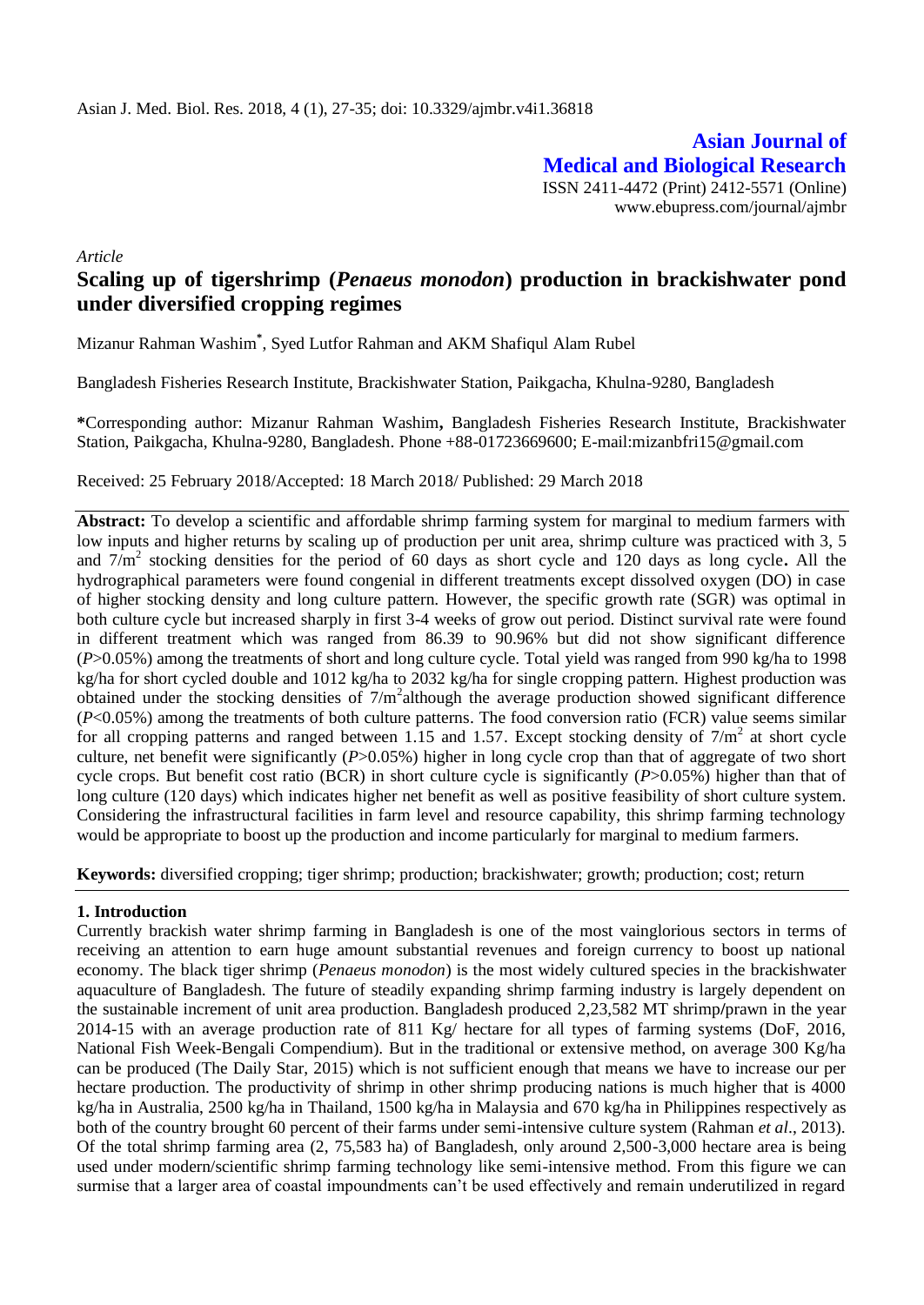to rate of production. Similarly sudden disease outbreak is frequently disrupting our whole shrimp farming industry. Bangladesh Fisheries Research Institute (BFRI) have developed culture technology of shrimp with the provision of prevention of viral disease (Saha and Alam, 2008) which entails large amount of investment. However, most of the farmers still follow the traditional method due to having poor resources because modern and scientific culture technique is more cost effective and marginal to medium farmers are very reluctant to adopt scientific interventions of culture management for increasing production (Saha *et al*., 2016).

It is evident that we have enough scope to increase our total yield more by minimal intensification which is affordable by the marginal and medium farmers. Introduction of some technological interventions through diversified cropping system followed by modification in *gher* area, culture period, stocking density and other inputs would surely up rise production as well as profitability. Diversified cropping regime is a lower investment related culture system followed by modification in *gher* (pond) size, culture period, stocking density and other inputs that would surely up rise production as well as profitability. If traditional shrimp farmers can be technically efficient and impetuously accustomed with diversified cropping pattern ensuring lower management cost with higher production rate Bangladesh could successfully ensure a sustainable production in near future up to maximum level. Although, a great deal of research work have been conducted regarding stocking, growth, survival and production of (Washim *et al*., 2016; Hossain *et al*., 2013; Debnath *et al*., 2013; Latif and Alam, 2008; Gunarto *et al*., 2006; Saha *et al*., 2006 and Abu Hena *et al*., 2004), but no or limited publications have been addressed the diversified cropping system of shrimp farming. In this backdrop, the present study attempts to investigate the feasibility of the production behavior and profitability of the diversified shrimp farming operation focusing variation in culture period (short term-60 days & long term-120 days) with different stocking densities in the southwest shrimp farming region of Bangladesh.

#### **2. Materials and Methods**

#### **2.1. Site of the experiment**

The experiment was carried out during May to August, 2016 at the Brackishwater Station of Bangladesh Fisheries Research Institute, Paikgacha, Khulna. Eighteen on-station earthen ponds having an average area of 0.1 ha each in the pond complex were selected for the study. The experiment covered a period of 120 days.

#### **2.2. Experimental design**

The experiment was designed with six treatments each with three replication *viz*. treatment  $T_1$  and  $T_2$  covered short (60 days) term and long (120 days) term culture period respectively with stocking density of 3 no/m<sup>2</sup>. Similarly treatment T<sub>3</sub> and T<sub>4</sub> covered the same culture period with stocking density of 5 no/m<sup>2</sup> and treatment T<sub>5</sub> and T<sub>6</sub> also covered the same culture period with stocking density of 7 no/m<sup>2</sup>.

#### **2.3. Pond preparation and pre-stocking management**

Initially ponds were completely drained out and re-excavated to remove the fouled layer of pond bottom and allowed to sun dry for 7-10 days to increase the oxidation capacity of hydrogen sulphide and to eliminate other obnoxious gases.

For short term (10-15 days) nursing of shrimp post larvae in-pond nursery, about 10% area of each pond receiving the respective treatments was enclosed with nylon net fastened with bamboo frame. The entire ponds area was fenced by blue net as biosecurity to prevent entering virus carrier species. Soil liming was done with agricultural lime and dolomite (3:1 ratio) @250 kg/ha. The ponds were filled with tidal water up to a depth of 1.0 m by filtration with small mesh size filter net and then treated with chlorine @ 20 ppm to disinfect water and kill all animalcules. Organic fertilizers, such as fermented mixtures of molasses, rice bran and yeast were spread across the ponds at a ratio given in Table 2. After 2-3 days of molasses application mustard oil-cake were applied as liquid state @ 60 kg/ha. Then the ponds were fertilized with urea and TSP @ 25 and 30 kg/ha, respectively for quick development of colour of water and production of plankton. However, major inputs applied in this experiment are furnished at a glance in Table 1.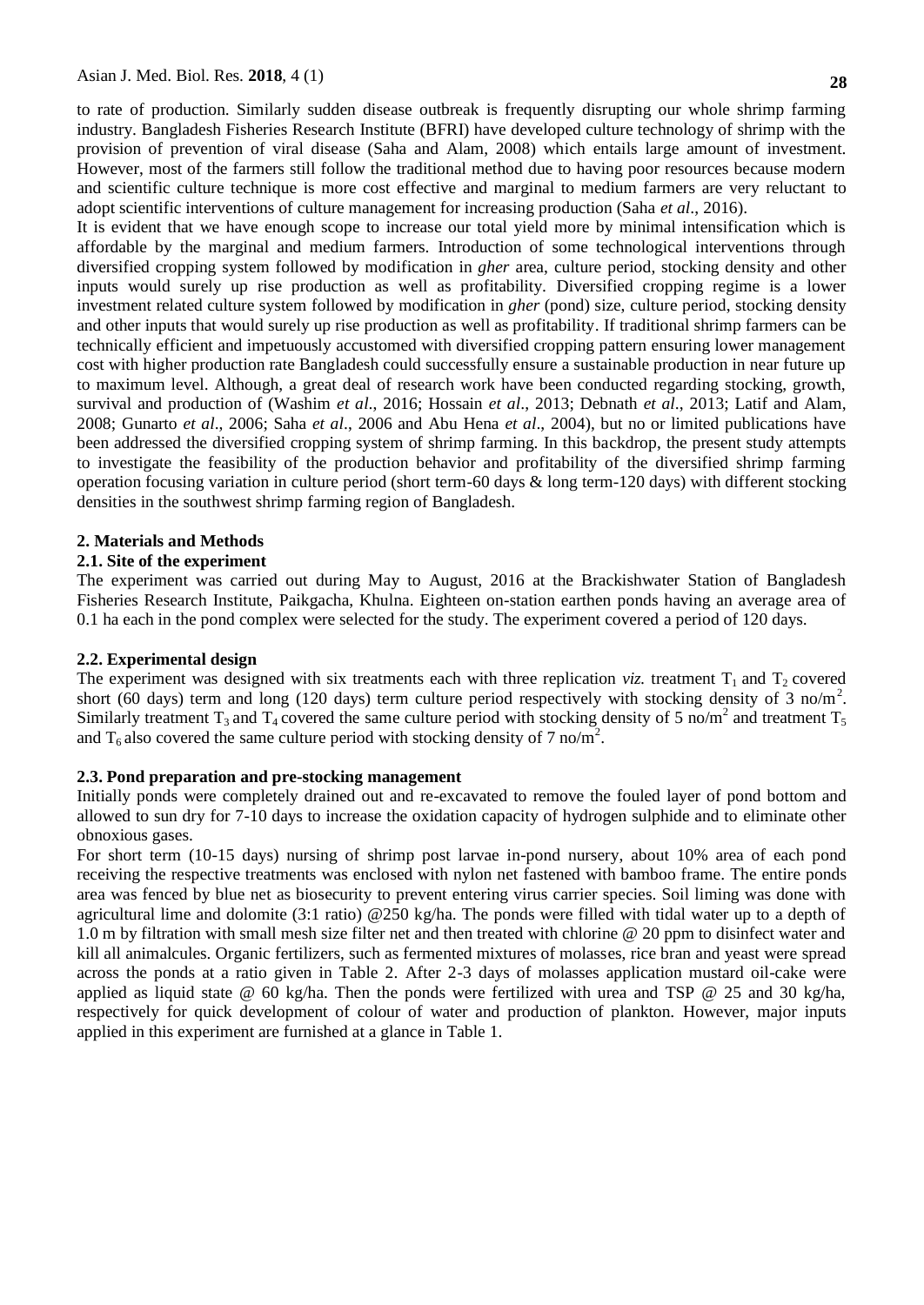## **Table 1. Major interventions followed in the experimental ponds.**

| <b>Key features</b>                                     | Doses/application                                                  |
|---------------------------------------------------------|--------------------------------------------------------------------|
| Liming of soil                                          | 250 Kg/ha (Quick lime: dolomite 3:1)                               |
| Chlorination                                            | $@20$ ppm                                                          |
| $Urea+TSP$                                              | $25+30$ (Kg/ha)                                                    |
| Fermented Molasses mixture (Molasses: rice bran: yeast) | 140:35:0.60 kg/ha.                                                 |
| PL (Post Larvae)                                        | PCR tested PL                                                      |
| In-pond nursing                                         | 15 days                                                            |
| Dolomite (water)                                        | @ 15 ppm (Monthly basis)                                           |
| Feed                                                    | CP feed                                                            |
| Pond depth                                              | 1 Meter (Minimum)                                                  |
| Zeolite                                                 | @ 4 ppm $(3^{\text{rd}} \& 4^{\text{th}} \text{month of culture})$ |

# **2.4. Post stocking management**

After fertilization PCR tested post larvae  $(PL_{15})$  were procured exclusively from commercial hatchery and acclimatized with the pond water and stocked slowlyas per mentioned design to the in-pond nursery during the late evening period. In the nursery the stocked PL were fed with CP nursery feed manufactured by India. After two week of nursery rearing, the juveniles were released to the whole pond by up-folding the nylon net of the nursery enclosure. In the grow-out ponds, the shrimp were fed with good quality commercial feed *eg*. CP feed depending on the biomass of shrimp. Growth of fishes was monitored at weekly interval and feeds were adjusted according to CP feed manual. The feeding frequency was 4 times per day as in the morning at 6.00 a.m., 11.00 a.m., 6.00 p.m. and 10.00 p.m. respectively. The ingredient of the feed includes Fish meal, Wheat flour, Soybean meal, Fish oil, Phospholipid, Vitamins and Minerals etc. The composition of CP feed applied in the culture ponds are given below in Table 2.

# **Table 2. Composition of CP feed applied during the culture period.**

| Composition   | <b>Percentage</b> |
|---------------|-------------------|
| Crude protein | 38 (Minimum)      |
| Fat           | 5 (Minimum)       |
| Moisture      | 12 (Maximum)      |
| Fibre         | 4 (Maximum)       |

Aeration was provided to the ponds whenever necessary through agitating water by paddle wheel/airjet but no aeration was applied in short culture ponds. As post stocking management, all ponds were limed @ 6–8 ppm with an equal mixture of  $CaCO<sub>3</sub>$  and  $CaMg(CO<sub>3</sub>)<sub>2</sub>$ , fortnightly during the entire culture period. Additional liming (dolomite) was also done at the same rate after every heavy rainfall. Sampling was done in the pond every week during early hours of the day with cast net for checking the healthiness and growth rates.

#### **2.5. Monitoring of water quality**

During the grow out period the pond ecological variables *viz*., temperature, depth, transparency, salinity, pH and total alkalinity were monitored and determined at weekly interval following standard methods as mentioned by (APHA, 1992). Dissolved oxygen (DO) was monitored almost daily after 50 days of culture (DOC) in long culture system.

#### **2.6. Harvesting and data analysis**

After 60 days of culture, shrimps of all short cycle ponds (1st crop) were harvested by complete dewatering and the ponds were prepared again for 2<sup>nd</sup> short cycle following all the previous interventions. After completion of grow-out period both in short and long culture pattern all the shrimp were harvested successfully by complete dewatering. Then growth, survival and production were estimated. ANOVA and DMRT was done to observe differences in growth, survival rate, yield, FCR values and economic returns within the treatments of short and long cycle culture pattern and the level of significance were considered at the 5% (*P*>0.05). Data was compiled and analyzed using software MS Excel and SPSS (Statistical Package for Social Science) version-20. The FCR (Food Conversion Ratio) and specific growth rate (SGR%) was estimated following the formula given below.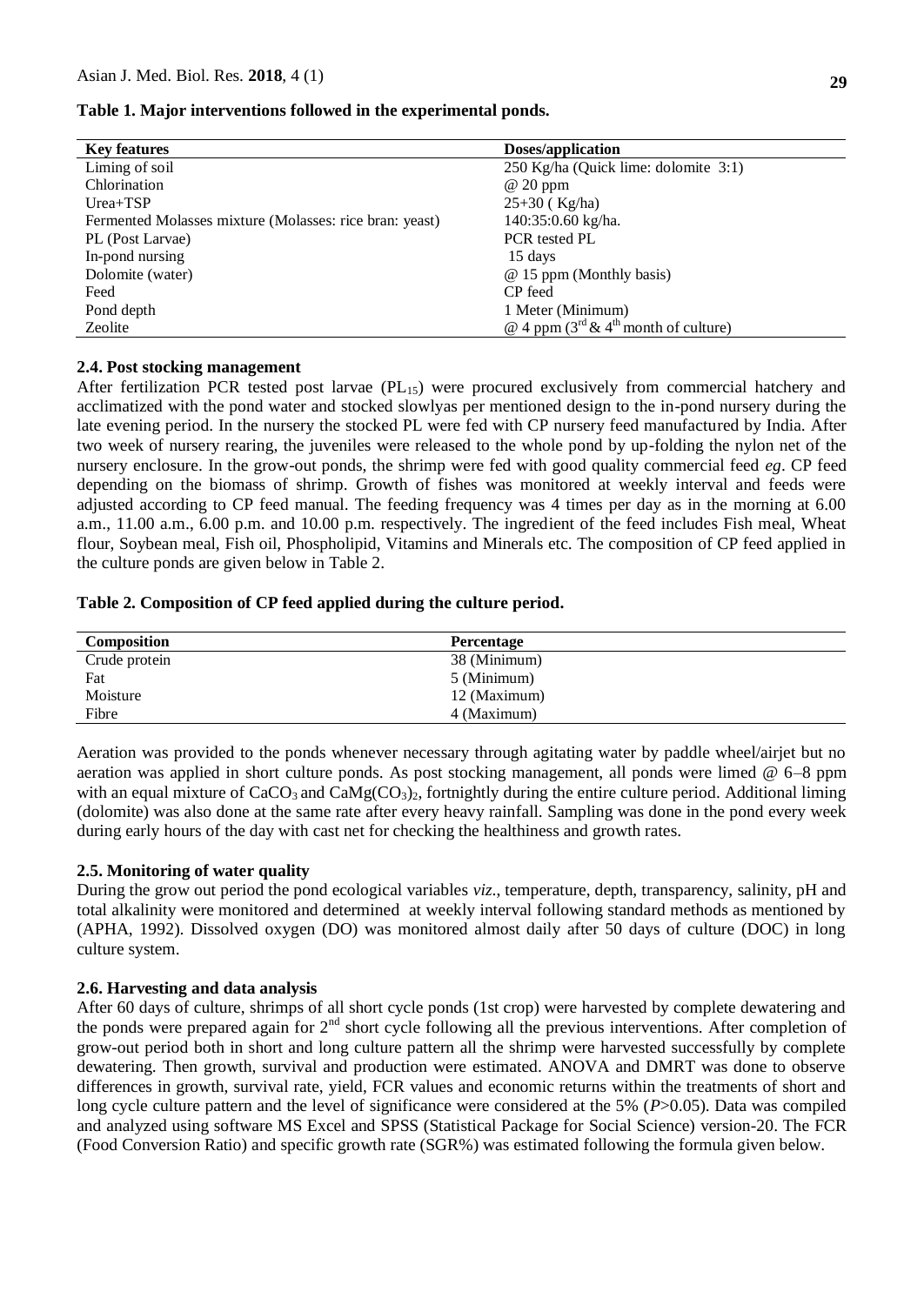Amount of dry food (g)  $FCR=$ 

Live weight gain (g)

ln Final weight (g) – ln Initial weight (g)

 $SGR % =$   $X=100$ Number of culture days

# **3. Results and Discussion**

### **3.1. Assessment of hydrographical parameters**

The different physico-chemical parameters of the pond water under short and long culture patterns are presented in Table 3. All the hydrographical parameters varied minimally in different treatments except dissolved oxygen (DO) and salinity. Maintenance of good water quality is of great importance for optimum growth and survival of shrimps (Soundarapandian *et al*., 2010). The growth and survival of shrimps are affected by temperature, salinity and dissolved oxygen concentration suggested by (Subrahmanyam, 1973; Verghese *et al*., 1975 and Liao, 1977). However the water temperature values were varied between  $29^{\circ}$ C and  $33^{\circ}$ C in all the ponds and were slightly higher than the suitable range for growth of shrimp reported by (Boyd and Fast, 1992). Salinity is one of the most important ecological factors which affect the growth and survival of *P. monodon* (Chakroborti *et al*., 1986). In the present study salinity was found between 6.5-17 ppt during the culture period which complies with the report of (Predalumpaburt and Chaiyakam, 1994), where they recommended salinity ranging from 5.0-32.0 ppt is favourable for shrimp culture. The average pH was fluctuated within the range of 7.4 to 9.0 in different treatments which implies that the pH in all the pond water was more or less alkaline throughout the experimental period and the level is comparable with the observation of (Boyd and Green, 2002 and Islam *et al*., 2008).

DO should be considered as a key factor if success in shrimp culture is to be achieved and therefore DO levels of >4.0 mg/l for shrimp culture has been recommended by (Zhang *et al*., 2006). Morning DO remained within the suitable limit and DO was recorded maximum 6.8 mg/l and the minimum was 3.3 mg/l in 5 and 3.1 mg/l in 7 stocking density of long culture in this case additional oxygen was supplied with aerators at late night hour usually after 91 days of culture whenever necessary. The transparency of the present study is between 25 and 45 cm which is similar to the agreement of (Ramakrishna, 2000; Soundarapandian and Gunalan, 2008). The recommended alkalinity is to be >80 mg/l for successful culture of *P. monodon* (Hansell, 1993), however in the present experiment the alkalinity level in different treatments varied between 106 and 160 mg/l Table 3 that is conducive for shrimp culture.

|                                 | $1st$ short cycle crop<br>$(60 \text{ days})$ |                                |               | 2 <sup>nd</sup> | short cycle crop<br>$(60 \text{ days})$ |             | Long cycle crop<br>$(120 \text{ days})$ |               |             |  |
|---------------------------------|-----------------------------------------------|--------------------------------|---------------|-----------------|-----------------------------------------|-------------|-----------------------------------------|---------------|-------------|--|
| <b>Variables</b>                |                                               | Stocking density (Nos/ $m^2$ ) |               |                 | Stocking density $(Nos/m^2)$            |             | Stocking density (Nos/ $m^2$ )          |               |             |  |
|                                 | 3                                             | 5                              |               | 3               | 5                                       |             | 3                                       | 5             |             |  |
| Tempe-rature<br>$({}^{\circ}C)$ | 29.5-32.0                                     | $30.5 - 31.5$                  | $29.0 - 31.0$ | $30.0 - 31.5$   | 29.7-32                                 | $30.5 - 32$ | $29.0 - 32.0$                           | $30.5 - 31.5$ | 29.5-33     |  |
| Depth $(cm)$                    | 106-124                                       | 95-120                         | 95-125        | 116-122         | 104-127                                 | 106-125     | 96-118                                  | 94-115        | 114-126     |  |
| Transpa-<br>$rency$ (cm)        | 27-38                                         | $30-45$                        | $28-40$       | $25 - 45$       | 28-44                                   | 22-37       | 32-47                                   | 28-42         | $25 - 36$   |  |
| Salinity<br>(ppt)               | $11 - 17$                                     | $11 - 17$                      | $11 - 17$     | $6.5 - 10$      | $6.5 - 10$                              | $6.5 - 10$  | $7 - 17$                                | $7 - 17$      | $7 - 17$    |  |
| pH                              | $8.0 - 8.9$                                   | $7.5 - 8.4$                    | $7.9 - 9.0$   | 7.9-8.9         | $7.8 - 9.0$                             | $7.4 - 8.4$ | $8.0 - 8.9$                             | $7.5 - 8.5$   | $7.9 - 9.0$ |  |
| Morning<br>DO(mg/l)             | $4.5 - 6.8$                                   | $3.4 - 6.4$                    | $3.3 - 5.5$   | $3.5 - 6.5$     | $3.5 - 6.2$                             | $3.3 - 5.8$ | $4.5 - 6.0$                             | $3.4 - 5.5$   | $3.1 - 4.6$ |  |
| Alkalinity<br>(mg/l)            | 122-140                                       | 134-158                        | 128-155       | 115-135         | 106-136                                 | 128-160     | 126-140                                 | 134-160       | 130-155     |  |

|  | Table 3. Water quality parameters in different treatments of short and long culture. |  |  |  |  |  |
|--|--------------------------------------------------------------------------------------|--|--|--|--|--|
|  |                                                                                      |  |  |  |  |  |

#### **3.2. Growth and production performance of shrimp**

For the convenience of comparative analysis and to draw out the result more cognizable, production of two short cultures has been assembled to fulfill the culture period of long culture (120 days). The specific growth rates (SGR) of shrimp in every week for all the ponds are depicted in Figures 1, 2 and 3. From the presented figure it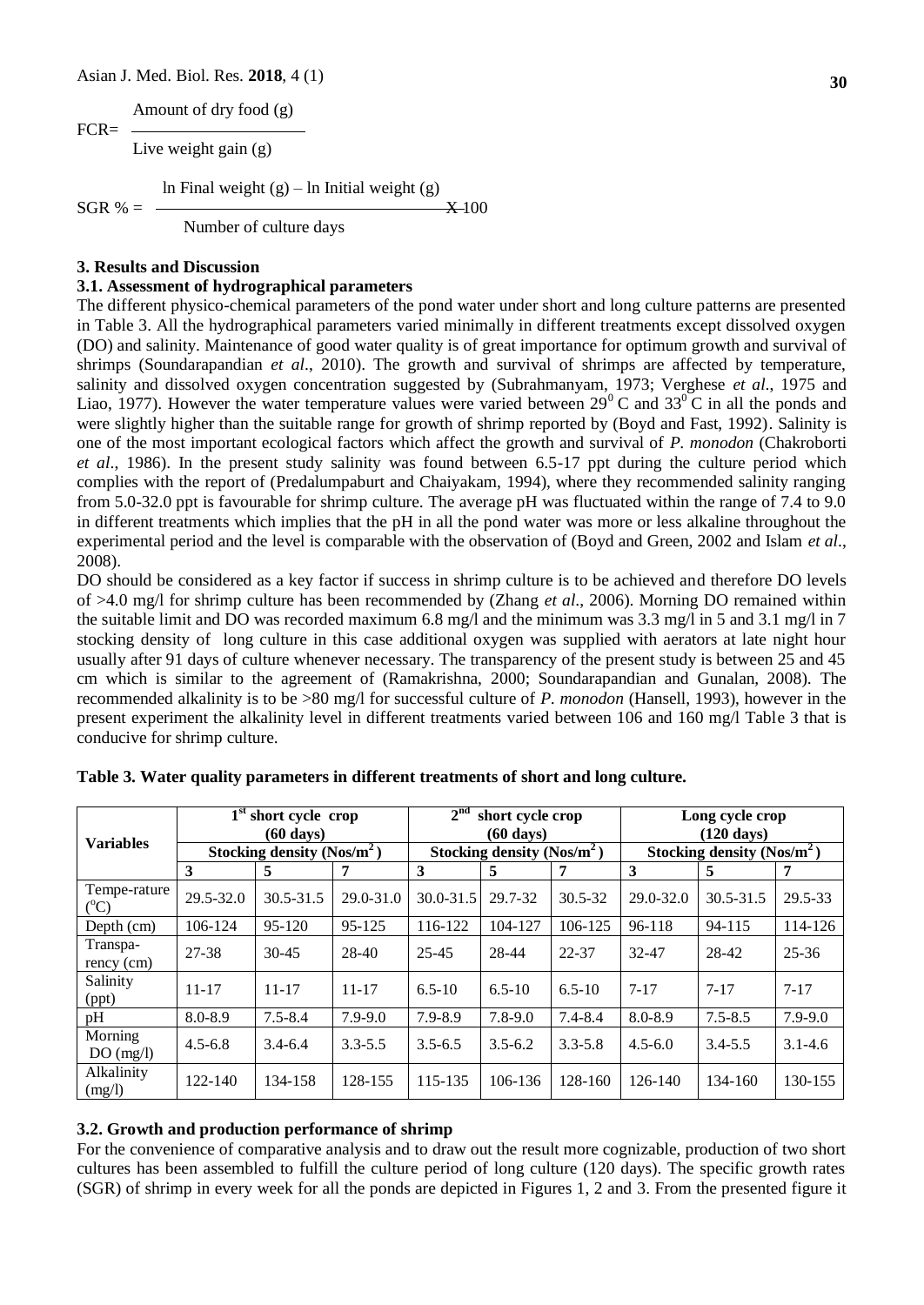can be surmise that in the first 3-4 week of grow-out period the SGR was higher in both short and long culture pattern and then reduce successively and evenly as long as the ending of culture period. The initial SGR was significantly higher in  $2^{nd}$  short culture than  $1^{st}$  short and long cycle culture. However, the highest deviation in  $SGR$  was observed in different treatments of  $1<sup>st</sup>$  short cycle culture. This variation is due to over fluctuation in moulting of shrimp in different treatment that may be the result of variation in water quality parameters and other ecological conditions of ponds.





**Figure1. SGR of shrimp in 1st short cycle. Figure 2. SGR of shrimp in 2nd short cycle.**



**Figure 3. SGR of shrimp in long cycle (120 days) crop.**

The production, survival rate and food conversion ratio (FCR) are shown in Table 4. Production of shrimp ranged between 990 kg/ha to 1998 kg/ha for short cycled double cropping pattern and1012 kg/ha to 2032 kg/ha for single cropping system. The highest production was obtained from  $T_6$  of long culture (2032.26 $\pm$ 31.0 Kg/ha) where the stocking density was 7 Nos/m<sup>2</sup> whereas the lowest was (990.17 $\pm$ 2.52 Kg/ha) in T<sub>1</sub> of short culture where the stocking density was 3 Nos/m<sup>2</sup> (Figure 4). But the production between  $T_1$  and  $T_4$ ;  $T_3$  and  $T_6$  did not differ significantly (*P*>0.05) although the average production showed significant difference (*P*<0.05%) among the treatments of short and long culture patterns Table 4. However the production indices showed that the production was much more higher than the research report of (Islam and Alam, 2008), where production of shrimp culture for 120 days with stocking density 5  $pcs/m^2$ , 7  $pcs/m^2$ , 9  $pcs/m^2$  were 759.14 kg/ha, 670.77 kg/ha and 701.24 kg/ha respectively and the experiment of (Apud *et al*., 1984) where production of shrimp was only 340 kg/ha with stocking density 4 to 5 pcs/m<sup>2</sup> for 125 days with supplemental feed and improved water exchange system. Similarly the production rate at 5  $Nos/m<sup>2</sup>$  and 7  $Nos/m<sup>2</sup>$  density is closely similar to the production of 1380 kg/ha in modified extensive system by (Laureatte *et al*., 2012) and (2431.3±35.2 kg/ha) at 8 Nos/m<sup>2</sup> reported by (Hossain *et al.*, 2013).

An outstanding survival rate were found in different treatment which was ranged from 86.39 to 90.96% but did not show significant difference (*P*>0.05%) among the treatments of short and long culture cycle and the result is closely consistent with the survival rate reported by (Garriques and Arevalo, 1995 and Hossain *et al*., 2013) , in probiotic treated ponds. Lowest FCR value was observed in  $T_3$  (short culture) and the value was 1.13±0.00 and highest was found in  $T_6$  (1.57 $\pm$ 0.01) of long culture with stocking density of 7 Nos/m<sup>2</sup>. However, there was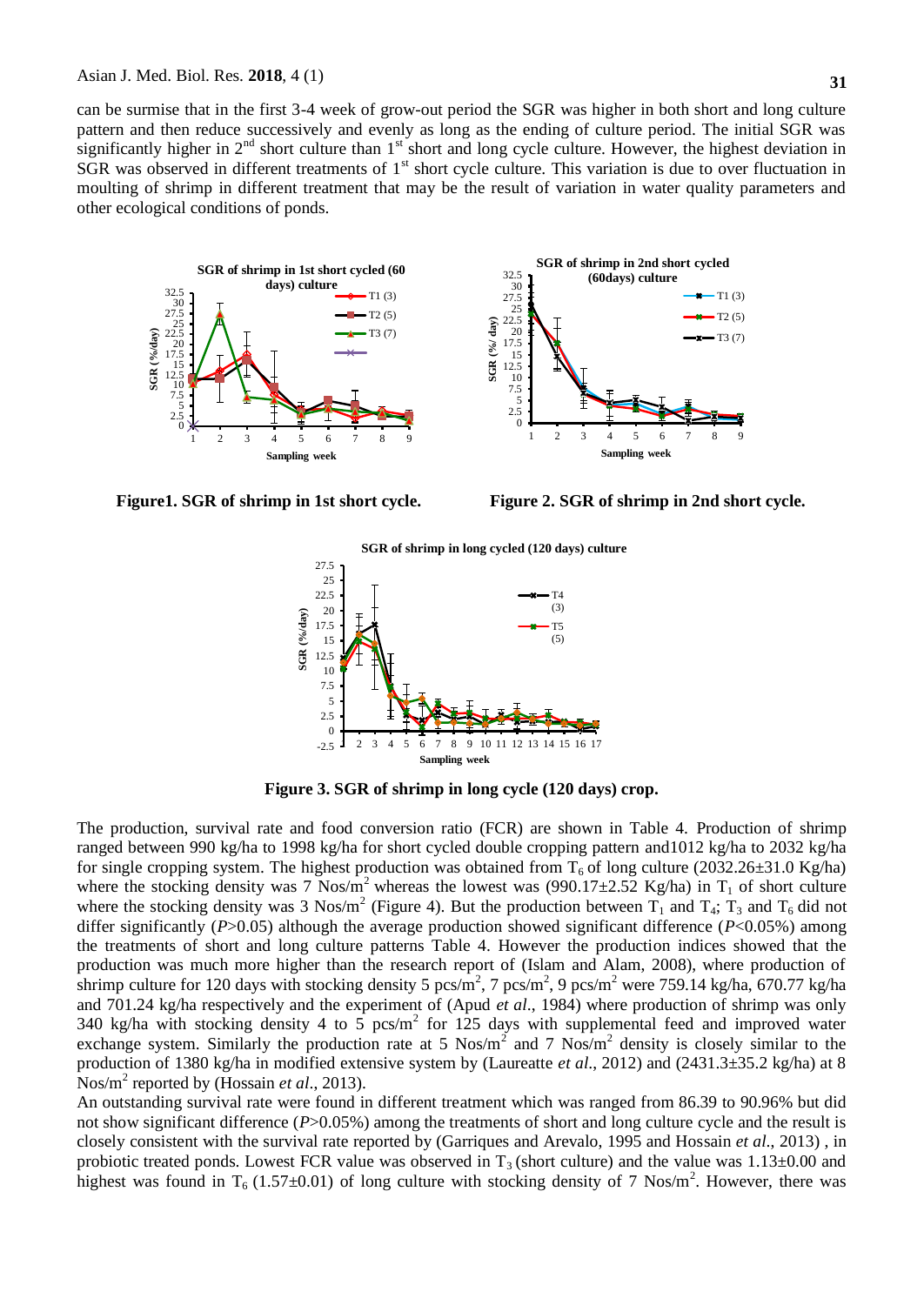significant (*P*<0.05%) difference among the FCR value between different treatment of short and long culture as shown in Table 4. The FCR value of the present study is closely correspond with the FCR value reported for South East Asian countries shrimp farms (Corre, 1993) and survey result of (Ramaswamy *et al*., 2013) where they reported FCR value for different shrimp farming in India from 1.2 to 1.4. From the production and FCR data it can be clearly surmise that there was minimal significant difference among production of short and long culture with same stocking density although their FCR value differ significantly among different treatment.

The overall production and growth performance in both short and long culture cycle of crop diversification technology was satisfactory. These production rate implies that, production (Kg/ha) has been increased manifolds than the traditional culture practice. In the long cycle culture pattern it is obvious to supply additional oxygen for successful completion of grow-out period that is impossible to maintain by marginal and medium farmer. Similarly, for marginal and small farmer short culture (double crop) pattern will be more feasible because they could utilize their 1st crop return in their second short cycle crop production as their investment capacity is limited.

|  |  | Table 4. Production performance of Penaeus monodon in different treatments of short and long culture. |  |  |  |
|--|--|-------------------------------------------------------------------------------------------------------|--|--|--|
|--|--|-------------------------------------------------------------------------------------------------------|--|--|--|

| <b>Parameters</b>  |                                | Short culture $(60+60=120$ days) |                                 | Long culture (120 days)         |                               |                               |  |
|--------------------|--------------------------------|----------------------------------|---------------------------------|---------------------------------|-------------------------------|-------------------------------|--|
| Treatments         | $T_1$                          | T <sub>2</sub>                   | T <sub>3</sub>                  | $T_4$                           | T,                            | $\rm T_6$                     |  |
| Stocking           |                                |                                  |                                 | 3                               |                               |                               |  |
| density( $No/m2$ ) |                                |                                  |                                 |                                 |                               |                               |  |
| Stocking size      | $0.005 \pm 0.0$                | $0.005 \pm 0.0$                  | $0.005 \pm 0.0$                 | $0.005 \pm 0.0$                 | $0.005 \pm 0.0$               | $0.005 \pm 0.0$               |  |
| Production         | 990.17 $\pm$ 2.52 <sup>a</sup> | $1485.23 \pm 7.15^{\circ}$       | $1998.19 \pm 12.0$ <sup>d</sup> | $1012.31 \pm 4.34$ <sup>a</sup> | $1526.76 \pm 20.0^{\circ}$    | $2032.26 \pm 31.0^d$          |  |
| Survival           | $89.2 \pm 0.61$ <sup>a</sup>   | $89.59 \pm 2.4$ <sup>a</sup>     | $89.41 \pm 1.20$ <sup>a</sup>   | $87.76 \pm 0.82$ <sup>a</sup>   | $90.96 \pm 1.26$ <sup>a</sup> | $89.80 \pm 1.02$ <sup>a</sup> |  |
| <b>FCR</b>         | $1.16 \pm 0.01^{b}$            | $1.17\pm0.01^{b}$                | $1.13 \pm 0.00^{\text{a}}$      | $1.51 \pm 0.01$ °               | $1.52 \pm 0.01$ <sup>c</sup>  | $1.57 \pm 0.01$ <sup>d</sup>  |  |



**Figure 4. Production of shrimp in different treatments of short and long culture pattern.**

#### **3.3. Economics and return status of shrimp**

The economic analysis of shrimp production under different stocking density covering short and long culture period has been presented in Table 5. Total amount of feed used were significantly (*P*<0.05) varied among the treatments as the culture period was different among  $T_1$ ,  $T_2$ ,  $T_3$  as short culture (60 days) and  $T_4$ ,  $T_5$ ,  $T_6$  as long culture (120 days). The highest amount of feed was used in  $T_6$  (3190±7.0 kg). The expenditure of feed was also significantly ( $P<0.05$ ) different among the treatments. The observed feed cost was highest in  $T_6$  (414700±910 tk) and lowest was in  $T_1$  (149257 $\pm$ 1040 tk). For the successful completion of long culture (120 days) pattern supplementary oxygen were supplied with electric paddle wheels which appeared extra cost for all the treatments of long culture system.

On the other hand, the costs of PL were double for each treatment of short culture because of two times stocking. The highest total cost was observed in  $T_6$  (598627±910tk) and lowest was observed in  $T_1$ (345557±1040tk). However, the total cost was not significantly ( $P > 0.05$ ) different between T<sub>1</sub> and T<sub>4</sub> but was significantly different compare to other treatments. Except  $T_1$  (543935±3308tk) and  $T_4$  (556599±2389tk) the selling price varied successively according to production variation with significant (*P*<0.05) different among all the treatments.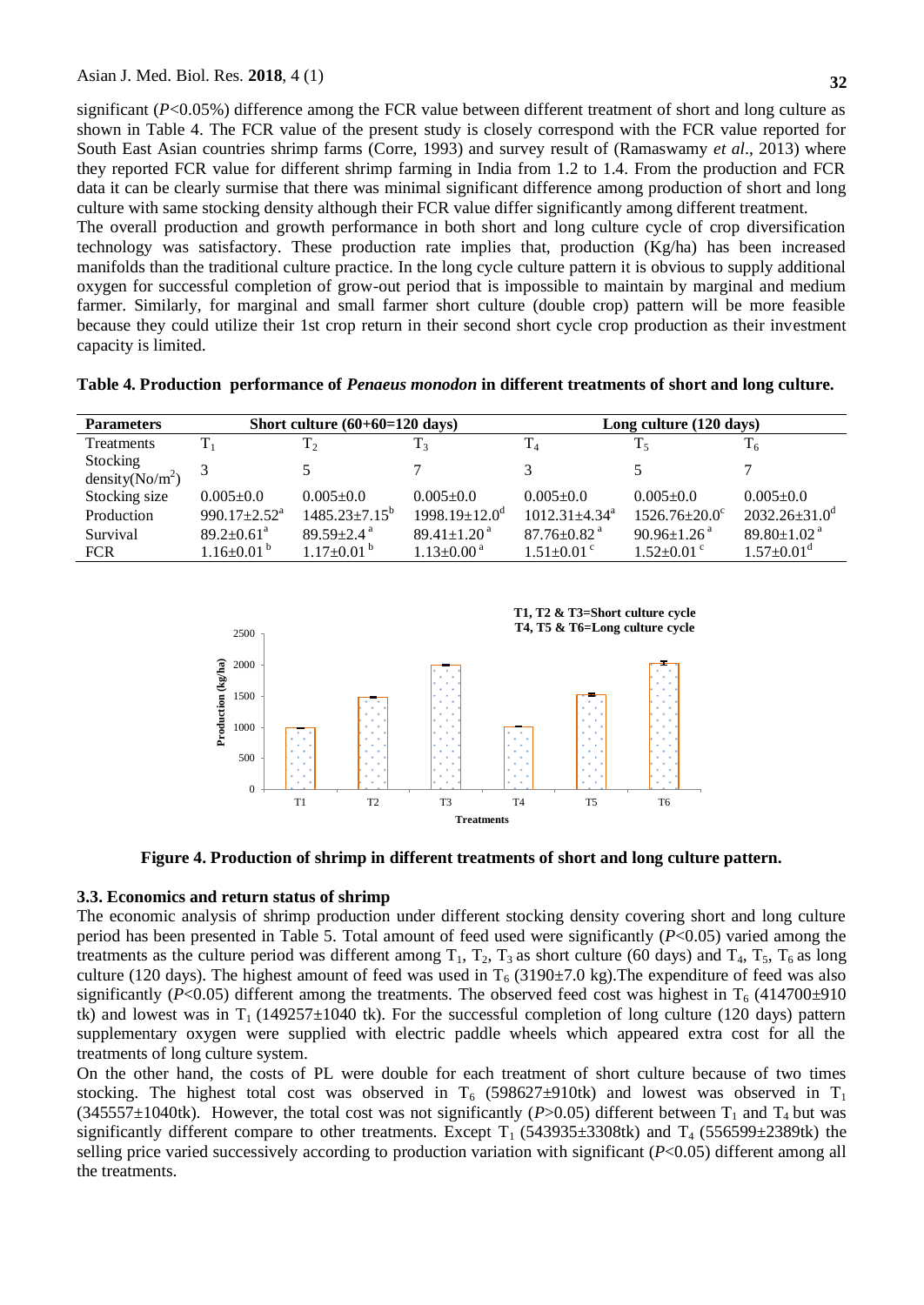The calculated net benefit were significantly ( $P<0.05$ ) higher in T<sub>3</sub> (526310±4521) and T<sub>6</sub> (518862±15954) with a stocking density of 7nos/m<sup>2</sup> and there was also significant (*P*<0.05) different between net benefit of different treatment of short and long culture cycle (Table 5). In West Bengal of India with scientific shrimp farming net benefit were BDT 1, 06,775/ha for small and BDT 4, 63, 458/ha for medium farmer reported by (Bhattacharya, 2009) which is closely similar with the present study. However, the net benefit (BDT 1, 98,378-2, 23,366/ha) obtained from short and long termshrimp culture with 3 stocking density in the present study is much higher than that of (BDT 56, 493.99-84,209.60/ha) reported by (Islam *et al*., 2008), at 3 stocking density and (BDT 50, 105/ha) at 2 stocking density (Shofiquzzoha *et al*., 2009), with same culture period.

Beside these, net benefitat 7 Nos/m<sup>2</sup>is closely consistent with the research result of (Hossain *et al.*, 2013) at stocking density 8 Nos/ $m^2$ . The benefit cost ratio (BCR) in ponds with higher stocking density was higher in both culture pattern and there was no significant (*P*>0.05) difference between BCR of different treatment of long culture cycle, otherwise it showed significantly (*P*>0.05) lower than short term culture pattern.

| <b>Parameters</b>              |                          | Short culture $(60+60=120$ days) |                                 | Long culture (120 days)         |                                 |                                  |  |
|--------------------------------|--------------------------|----------------------------------|---------------------------------|---------------------------------|---------------------------------|----------------------------------|--|
| Treatments                     | $T_1$                    | T <sub>2</sub>                   | $T_3$                           | T <sub>4</sub>                  | $T_5$                           | $T_6$                            |  |
| Stocking<br>density( $No/m2$ ) | 3                        | 5                                | 7                               | 3                               | 5                               | 7                                |  |
| Feed used<br>(kg)              | $1148 \pm 8.0^a$         | $1738 + 6.55^b$                  | $2278 + 4.04^{\circ}$           | $1528 \pm 8.0^d$                | $2320+9.01^e$                   | $3190 \pm 7.0$ <sup>f</sup>      |  |
| Feed $cost(tk)$                | $149257 \pm 1040^a$      | $225971 \pm 847^b$               | $296226 \pm 525$ <sup>c</sup>   | $198640 \pm 1040$ <sup>d</sup>  | $301686 \pm 1172$ <sup>e</sup>  | $414700+910^{f}$                 |  |
| Chemical                       |                          |                                  |                                 |                                 |                                 |                                  |  |
| cost(tk)                       | $61300 \pm 0.0$          | $61300+0.0$                      | $61300 \pm 0.0$                 | $34927+0.0$                     | $34927 \pm 0.0$                 | $34927+0.0$                      |  |
| PL cost(tk)                    | $60000 \pm 0.0$          | $100000 \pm 0.0$                 | $140000+0.0$                    | $30000 \pm 0.0$                 | $50000 \pm 0.0$                 | $70000+0.0$                      |  |
| Labour $cost(tk)$              | $75000 \pm 0.0$          | $75000 \pm 0.0$                  | $75000 \pm 0.0$                 | $75000+0.0$                     | $75000 \pm 0.0$                 | $75000 \pm 0.0$                  |  |
| Electricity cost<br>(tk)       | $\Omega$                 | $\Omega$                         | $\Omega$                        | $4000+0.0$                      | $4000+0.0$                      | $4000+0.0$                       |  |
| Total cost(tk)                 | $345557 \pm 1040^a$      | $462271 \pm 847$ <sup>b</sup>    | $572526 \pm 525$ <sup>c</sup>   | 333233±17897 <sup>a</sup>       | $465613 \pm 1172$ <sup>b</sup>  | 598627 $\pm$ 910 <sup>d</sup>    |  |
| Selling price(tk)              | 543935±3308 <sup>a</sup> | $821413 \pm 4350$ <sup>b</sup>   | $1098837 \pm 3998$ <sup>d</sup> | 556599±2389 <sup>a</sup>        | $839244 \pm 11018$ <sup>c</sup> | $1117490 \pm 16864$ <sup>e</sup> |  |
| Net benefit $(tk)$             | 198378±2284 <sup>a</sup> | 359142 $\pm$ 4003 $\degree$      | $526310\pm4521$ <sup>d</sup>    | $223366 \pm 18207$ <sup>b</sup> | $373631 \pm 9852$ <sup>c</sup>  | $518862 \pm 15954$ <sup>d</sup>  |  |
| <b>BCR</b>                     | $3.06 \pm 0.005^{b}$     | $3.50 \pm 0.005$ <sup>c</sup>    | $3.7 \pm .01^{\circ}$           | $1.67 \pm .09$ <sup>a</sup>     | $1.80 \pm .02^{\text{a}}$       | $1.86 \pm .02^a$                 |  |

**Table 5. Cost of production and economic returns of shrimp from 1ha ponds for short and long culture period.**

However it is clear that BCR in short culture cycle is much higher than that of long culture (120 days) which indicates higher net benefit as well as positive feasibility of short culture system. Except stocking density of  $7/m<sup>2</sup>$  at short cycle culture net benefit were significantly ( $P > 0.05\%$ ) higher in long cycle crop than that of aggregate of two short cycle crops. Considering the infrastructural facilities (electricity) in farm level and resource capability (investment) of farmers, this culture technology would be appropriate to boost up the production and income particularly for marginal to medium farmers.

# **4. Conclusions**

Finally it can be concluded that production rate (kg/ha) under diversified cropping system is significantly higher than the recorded national average production rate. If the extension department (DoF) could successfully disseminate this diversified shrimp culture technology in field level particularly among marginal to medium shrimp farmers, the total national shrimp production would successfully increase and the country's economy will be boost up by earning foreign currency from the sustainable and growing shrimp production.

# **Acknowledgements**

The authors are profoundly grateful to the authority of Bangladesh Fisheries Research Institute (BFRI) for allowing enough funds for successful implementation of the research work.

# **Conflict of interest**

None to declare.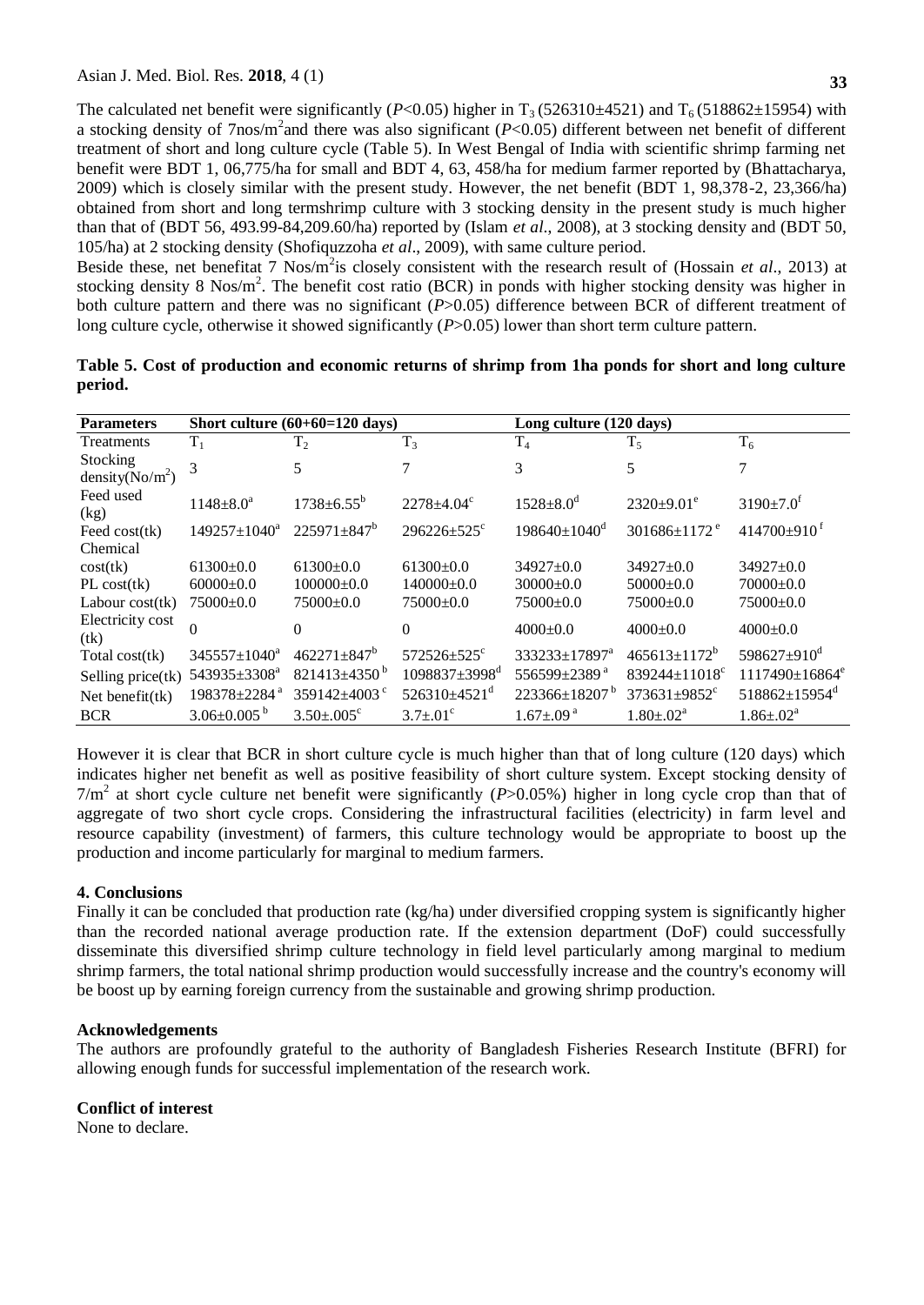#### **References**

- DoF (Department of Fisheries), 2016. National Fish Week, Compendium book (In Bengali) 2016. Ministry of Fisheries and Livestock, Department of Fisheries, Dhaka, Bangladesh, pp.126- 127.
- The Daily Star, 2015. New shrimp farming system to boost yields. Access: 20/4/2017. http://www.thedailystar.net/new-shrimp farming system to boost yields-34026.
- Rahman MC, MA Salam, NMF Rahman, MM Rahman and MM Hossain, 2013. Present Status and Potentiality of Shrimp in Bangladesh. Australian Journal of Basic and Applied Sciences, 7: 281-286.
- Saha SB and MJ Alam, 2008. Improved technique of semi-intensive shrimp (*Penaeus monodon*) culture in closed system (in Bengali), Extension Booklet # 32. Bangladesh Fisheries Research Institute, Brackishwater Station, Paikgacha, Khulna. 30 p.
- Saha SB, S Nahar, A Ali and SL Rahman, 2016. Optimization of cropping pattern and stocking density for production of brackishwater shrimp, *Penaeus monodon***.** Bangladesh J. Zool., 44: 31-40.
- Washim MR, SL Rahman and S Nahar, 2016. Culture potential of SPF (specific pathogen-free) shrimp (*Penaeus monodon*) with special context of its growth and production performance in South-westcoastal region of Bangladesh. International Journal of Fisheries and Aquatic Studies, 4: 339-344.
- Hossain MI, MM Kamal, MA Mannan, MAB Bhuyain and MI Hossain, 2013. Effects of probiotics on growth and survival of shrimp (*Penaeus monodon*) in coastal pond at Khulna, Bangladesh, J. Sci. Res., 5: 363-370.
- Debnath PP, M Karim and QAZM Kudrat-E-Kabir, 2013. Comparative study on growth performance of bagda (*P. monodon*, Fabricius, 1798) in traditional and semi-intensive culture systems. Science and Technology, 3: 1-16.
- Islam ML and MJ Alam, 2008. Optimization of stocking rates of tiger shrimp under modified improved culture system, J. Bangladesh Agril. Univ., 6: 341–348.
- Gunarto, Muslimin and A Muharijadi, 2006. Tiger shrimp (*Penaeus monodon*) growth at diffrent stocking densities in high salinity pond using mangrove reservoir. Indonesian Aqua J., 1: 1-5.
- Abu Hena MK, O Hishamuddin, K Misri and A Faridah, 2004. Culture of tiger shrimp *Penaeus monodon*  fabricius using probiotics in brackishwater ponds in Perak, Malaysia, IIFET, Japan Proceedings.
- APHA (American Public Health Association), 1992. Standard methods for the examination of water and wastewater. 18th ed., American Public Health Association, 1015 Eighteenth Street, N. W. Washington, D. C.
- Soundarapandian P, V Ramanan and GK Dinakaran, 2010. Effect of probiotics on the growth and survival of *Penaeus monodon* (Fabricius). Current Res. J. Soc. Sci., 2: 51.
- Subrahmanyam M, 1973. Experimental studies on growth in *Penaeus monodon* Fabricius, Proceeding Seminar on Mariculture and Mechanized Fishing, pp. 70-73.
- Verghese PU, AN Ghosh and PB Das, 1975. On growth, survival and production of Jumbo tiger prawn, *Penaeus monodon* Fabricius in brackish water ponds, Bulletin Department of Marine Science University Cochin, 7 (4), pp. 781-789.
- Liao IC, 1977. A culture study on grass prawn *Penaeus monodon* in Taiwan the pattern, the problems and the prospects. Journal of Fishery Society Taiwan, 5: 143-161.
- Boyd CE and AW Fast, 1992. Pond monitoring and management. *In:* A. W. Fast and L. J. Lester (eds.), Marine Shrimp Culture: Principle and Practices*,* Elsevier Science Publications B.V.: 497-513.
- Chakraborti RK, P Ravichandran, DD Halder, SKMandal and D Sanfui, 1986. Same physico-chemical characterstics of Kakdeeip Brackish Water ponds and their influence on the survival, growth and production of *Penaeus monodon* (Fab.). Indian J. Fish., 32: 224-235.
- Predalumpaburt Y and K Chaiyakam, 1994. Impacts of shrimp farm effluent on water qualities. Technical Paper No. 7, NACA, 39 pp.
- Boyd CE and BW Green, 2002. Coastal water quality monitoring in shrimp farming areas, an example from Honduras. Report prepared under the World Bank, NACA, WWF and FAO Consortium program on shrimp farming and the environment. Work in progress for public discussion.Published by the Consortium. 35 pp.
- Zhang P, X Zang and G Huang, 2006. The effects of body weight, temperature, salinity, pH, light intensity and feeding condition on lethal DO levels of white leg shrimp, *Litpenaeus vannamei* (Boone, 1931). Aquaculture, 256: 579-587.
- Ramakrishna R, 2000. Culture of the tiger shrimp *Penaeus monodon* (Fabricus) in low saline waters. M.Sc., dissertation, Annamalai University, pp. 1-31.
- Soundarapandian P and B Gunalan, 2008. Recent technology for the survival and production of giant tiger shrimp *Penaeus monodon* along south east coast of India. Int. J. Zool. Res., 4: 21-27.
- Hansell J, 1993. Health Management in Shrimp Ponds. Aquatic Animal Health Research Institute, Department of Fisheries, Kasetsart University Campus, Jatujak, Bangkok, Thailand. 2 pp.